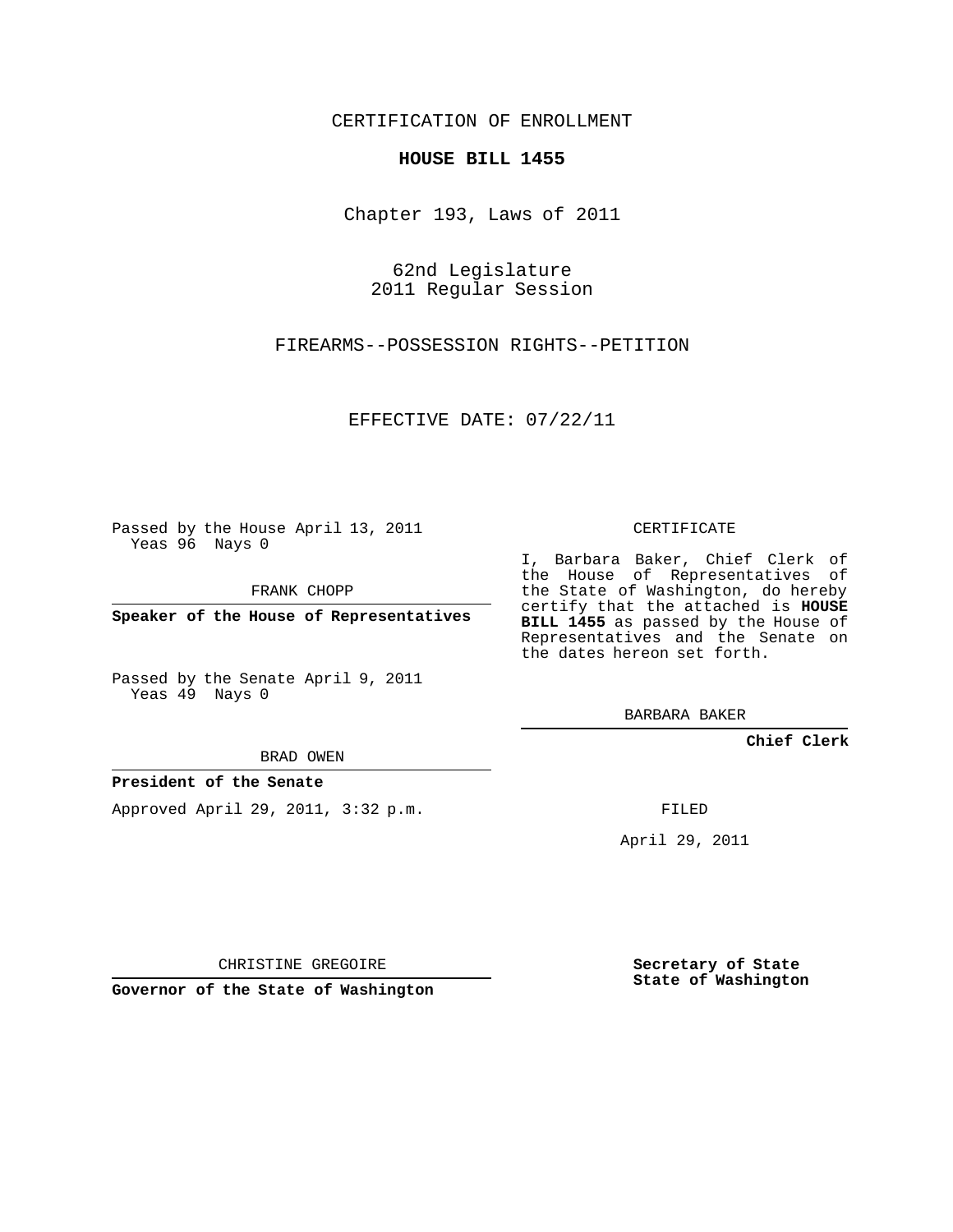## **HOUSE BILL 1455** \_\_\_\_\_\_\_\_\_\_\_\_\_\_\_\_\_\_\_\_\_\_\_\_\_\_\_\_\_\_\_\_\_\_\_\_\_\_\_\_\_\_\_\_\_

\_\_\_\_\_\_\_\_\_\_\_\_\_\_\_\_\_\_\_\_\_\_\_\_\_\_\_\_\_\_\_\_\_\_\_\_\_\_\_\_\_\_\_\_\_

## AS AMENDED BY THE SENATE

Passed Legislature - 2011 Regular Session

## **State of Washington 62nd Legislature 2011 Regular Session**

**By** Representative McCune

Read first time 01/21/11. Referred to Committee on Judiciary.

 AN ACT Relating to where an individual may petition to restore firearm possession rights; and amending RCW 9.41.040, 9.41.047, and 36.23.030.

BE IT ENACTED BY THE LEGISLATURE OF THE STATE OF WASHINGTON:

 **Sec. 1.** RCW 9.41.040 and 2009 c 293 s 1 are each amended to read as follows:

 (1)(a) A person, whether an adult or juvenile, is guilty of the crime of unlawful possession of a firearm in the first degree, if the person owns, has in his or her possession, or has in his or her control any firearm after having previously been convicted or found not guilty by reason of insanity in this state or elsewhere of any serious offense as defined in this chapter.

 (b) Unlawful possession of a firearm in the first degree is a class B felony punishable according to chapter 9A.20 RCW.

 (2)(a) A person, whether an adult or juvenile, is guilty of the crime of unlawful possession of a firearm in the second degree, if the person does not qualify under subsection (1) of this section for the crime of unlawful possession of a firearm in the first degree and the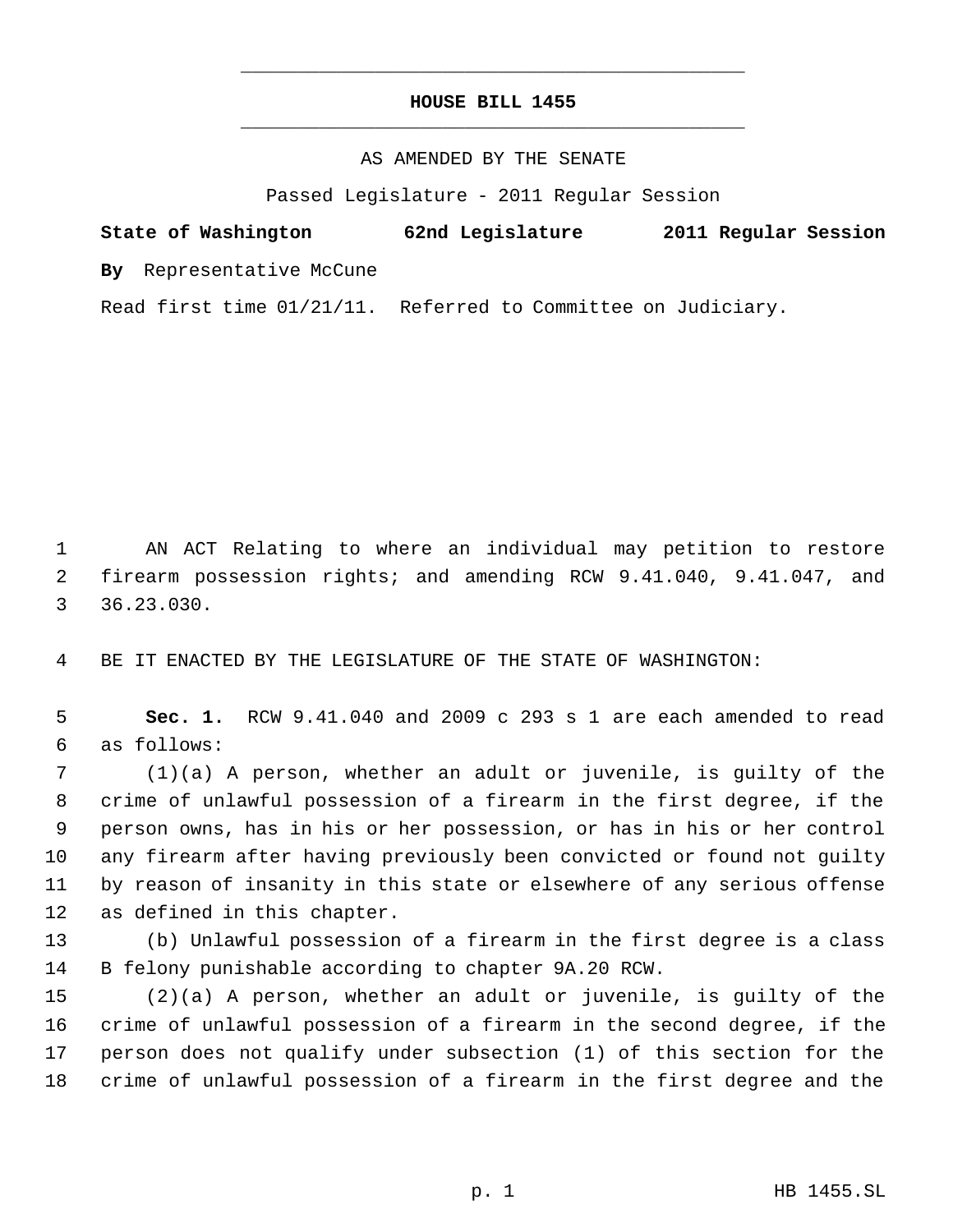person owns, has in his or her possession, or has in his or her control any firearm:

 (i) After having previously been convicted or found not guilty by reason of insanity in this state or elsewhere of any felony not specifically listed as prohibiting firearm possession under subsection (1) of this section, or any of the following crimes when committed by one family or household member against another, committed on or after July 1, 1993: Assault in the fourth degree, coercion, stalking, reckless endangerment, criminal trespass in the first degree, or violation of the provisions of a protection order or no-contact order restraining the person or excluding the person from a residence (RCW 26.50.060, 26.50.070, 26.50.130, or 10.99.040);

 (ii) After having previously been involuntarily committed for mental health treatment under RCW 71.05.240, 71.05.320, 71.34.740, 71.34.750, chapter 10.77 RCW, or equivalent statutes of another jurisdiction, unless his or her right to possess a firearm has been restored as provided in RCW 9.41.047;

 (iii) If the person is under eighteen years of age, except as provided in RCW 9.41.042; and/or

 (iv) If the person is free on bond or personal recognizance pending trial, appeal, or sentencing for a serious offense as defined in RCW 9.41.010.

 (b) Unlawful possession of a firearm in the second degree is a class C felony punishable according to chapter 9A.20 RCW.

 (3) Notwithstanding RCW 9.41.047 or any other provisions of law, as used in this chapter, a person has been "convicted", whether in an adult court or adjudicated in a juvenile court, at such time as a plea of guilty has been accepted, or a verdict of guilty has been filed, notwithstanding the pendency of any future proceedings including but not limited to sentencing or disposition, post-trial or post- factfinding motions, and appeals. Conviction includes a dismissal entered after a period of probation, suspension or deferral of sentence, and also includes equivalent dispositions by courts in jurisdictions other than Washington state. A person shall not be precluded from possession of a firearm if the conviction has been the subject of a pardon, annulment, certificate of rehabilitation, or other equivalent procedure based on a finding of the rehabilitation of the person convicted or the conviction or disposition has been the subject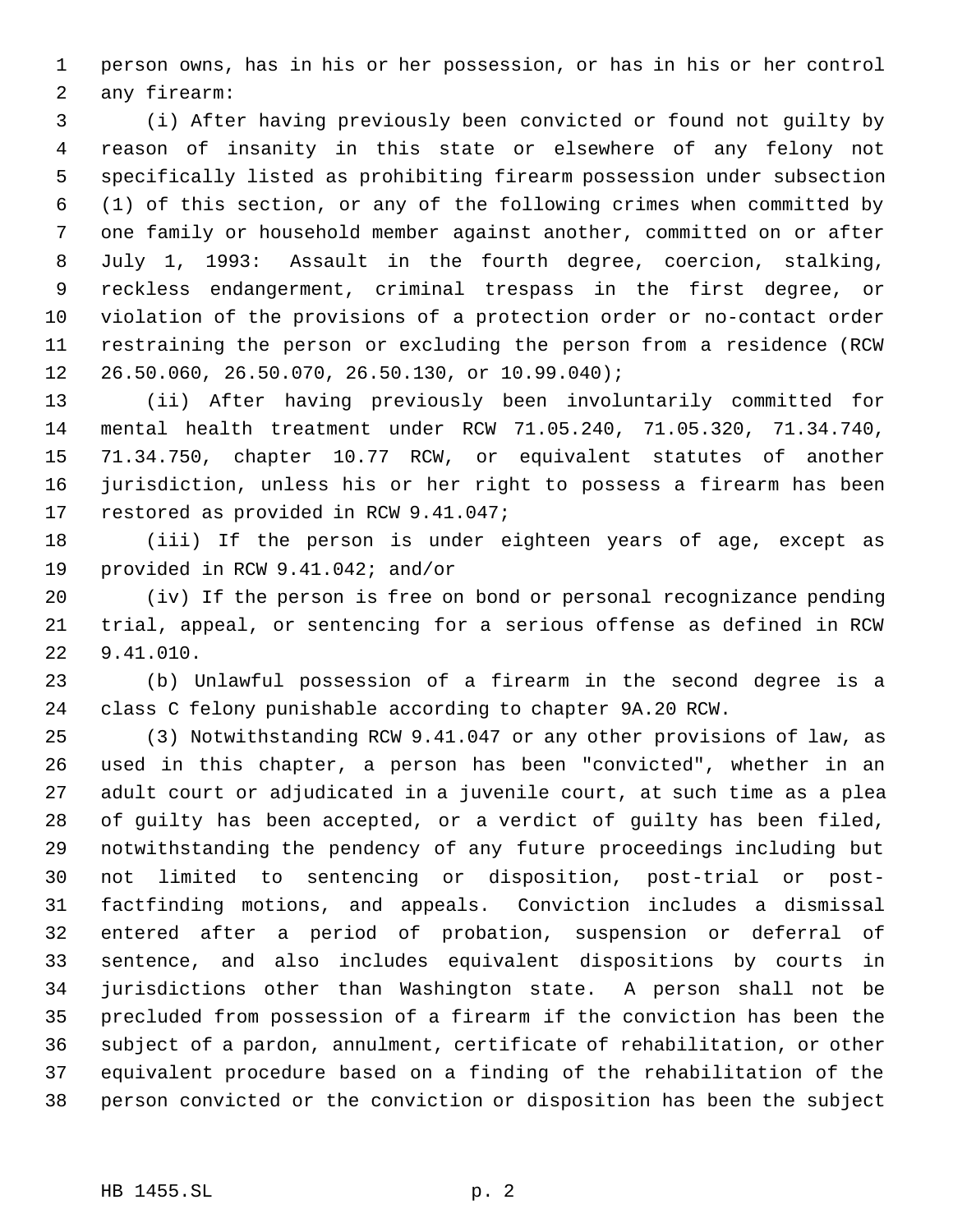of a pardon, annulment, or other equivalent procedure based on a finding of innocence. Where no record of the court's disposition of the charges can be found, there shall be a rebuttable presumption that the person was not convicted of the charge.

 (4)(a) Notwithstanding subsection (1) or (2) of this section, a person convicted or found not guilty by reason of insanity of an offense prohibiting the possession of a firearm under this section other than murder, manslaughter, robbery, rape, indecent liberties, arson, assault, kidnapping, extortion, burglary, or violations with respect to controlled substances under RCW 69.50.401 and 69.50.410, who received a probationary sentence under RCW 9.95.200, and who received a dismissal of the charge under RCW 9.95.240, shall not be precluded from possession of a firearm as a result of the conviction or finding of not guilty by reason of insanity. Notwithstanding any other provisions of this section, if a person is prohibited from possession of a firearm under subsection (1) or (2) of this section and has not previously been convicted or found not guilty by reason of insanity of a sex offense prohibiting firearm ownership under subsection (1) or (2) of this section and/or any felony defined under any law as a class A felony or with a maximum sentence of at least twenty years, or both, the individual may petition a court of record to have his or her right to possess a firearm restored:

23  $((+a))$  (i) Under RCW 9.41.047; and/or

24 ( $(\overrightarrow{b}(\overrightarrow{i}))$   $(i)$   $(A)$  If the conviction or finding of not guilty by reason of insanity was for a felony offense, after five or more consecutive years in the community without being convicted or found not guilty by reason of insanity or currently charged with any felony, gross misdemeanor, or misdemeanor crimes, if the individual has no prior felony convictions that prohibit the possession of a firearm counted as part of the offender score under RCW 9.94A.525; or

 (( $(i+i)$ )) (B) If the conviction or finding of not guilty by reason of insanity was for a nonfelony offense, after three or more consecutive years in the community without being convicted or found not guilty by reason of insanity or currently charged with any felony, gross misdemeanor, or misdemeanor crimes, if the individual has no prior felony convictions that prohibit the possession of a firearm counted as part of the offender score under RCW 9.94A.525 and the individual has completed all conditions of the sentence.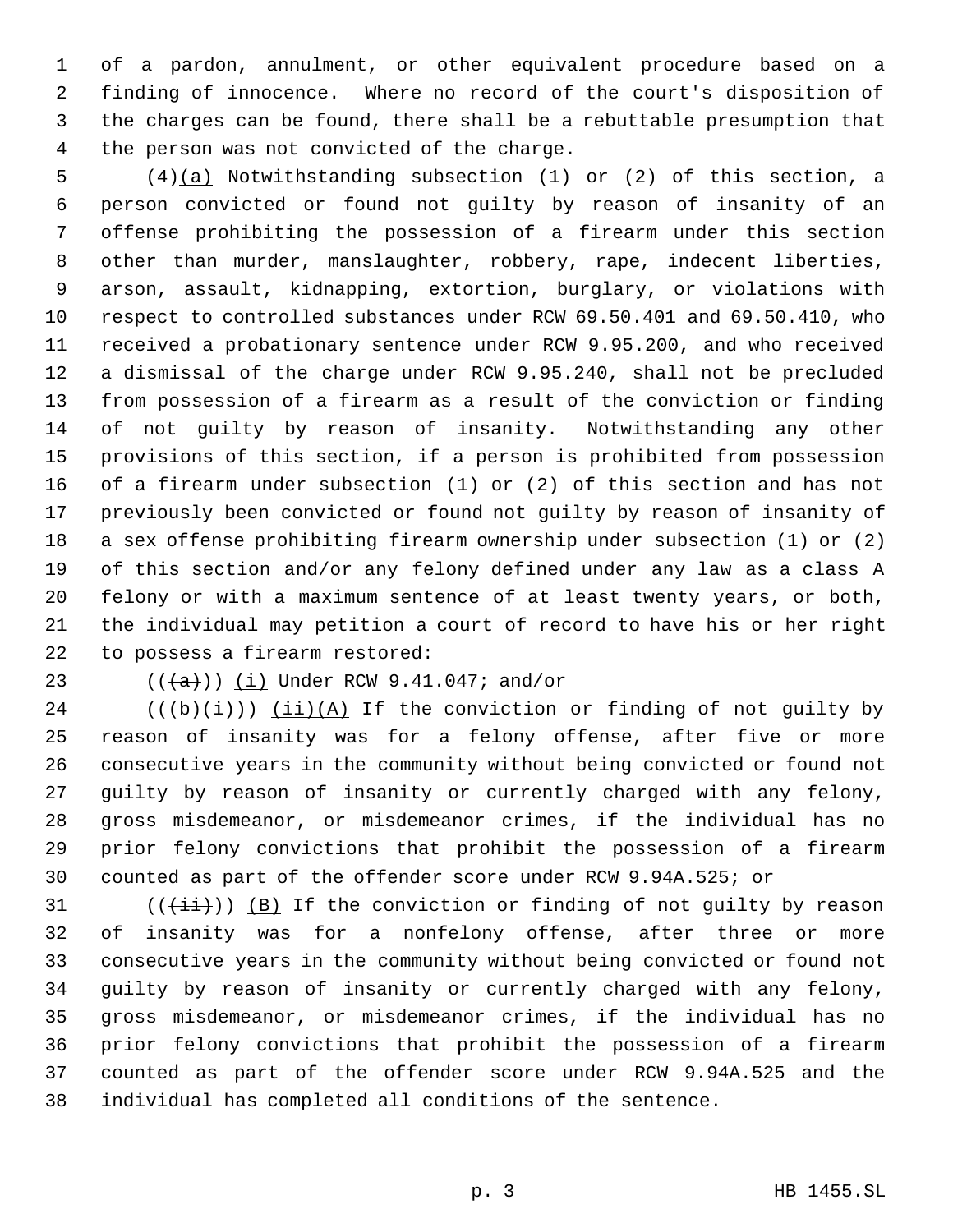(b) An individual may petition a court of record to have his or her 2 right to possess a firearm restored under (a) of this subsection (4) only at:

 (i) The court of record that ordered the petitioner's prohibition on possession of a firearm; or

 (ii) The superior court in the county in which the petitioner resides.

 (5) In addition to any other penalty provided for by law, if a person under the age of eighteen years is found by a court to have possessed a firearm in a vehicle in violation of subsection (1) or (2) of this section or to have committed an offense while armed with a firearm during which offense a motor vehicle served an integral function, the court shall notify the department of licensing within twenty-four hours and the person's privilege to drive shall be revoked under RCW 46.20.265.

 (6) Nothing in chapter 129, Laws of 1995 shall ever be construed or interpreted as preventing an offender from being charged and subsequently convicted for the separate felony crimes of theft of a firearm or possession of a stolen firearm, or both, in addition to being charged and subsequently convicted under this section for unlawful possession of a firearm in the first or second degree. Notwithstanding any other law, if the offender is convicted under this section for unlawful possession of a firearm in the first or second degree and for the felony crimes of theft of a firearm or possession of a stolen firearm, or both, then the offender shall serve consecutive sentences for each of the felony crimes of conviction listed in this subsection.

 (7) Each firearm unlawfully possessed under this section shall be a separate offense.

 **Sec. 2.** RCW 9.41.047 and 2009 c 293 s 2 are each amended to read as follows:

 (1)(a) At the time a person is convicted or found not guilty by reason of insanity of an offense making the person ineligible to possess a firearm, or at the time a person is committed by court order under RCW 71.05.240, 71.05.320, 71.34.740, 71.34.750, or chapter 10.77 RCW for mental health treatment, the convicting or committing court shall notify the person, orally and in writing, that the person must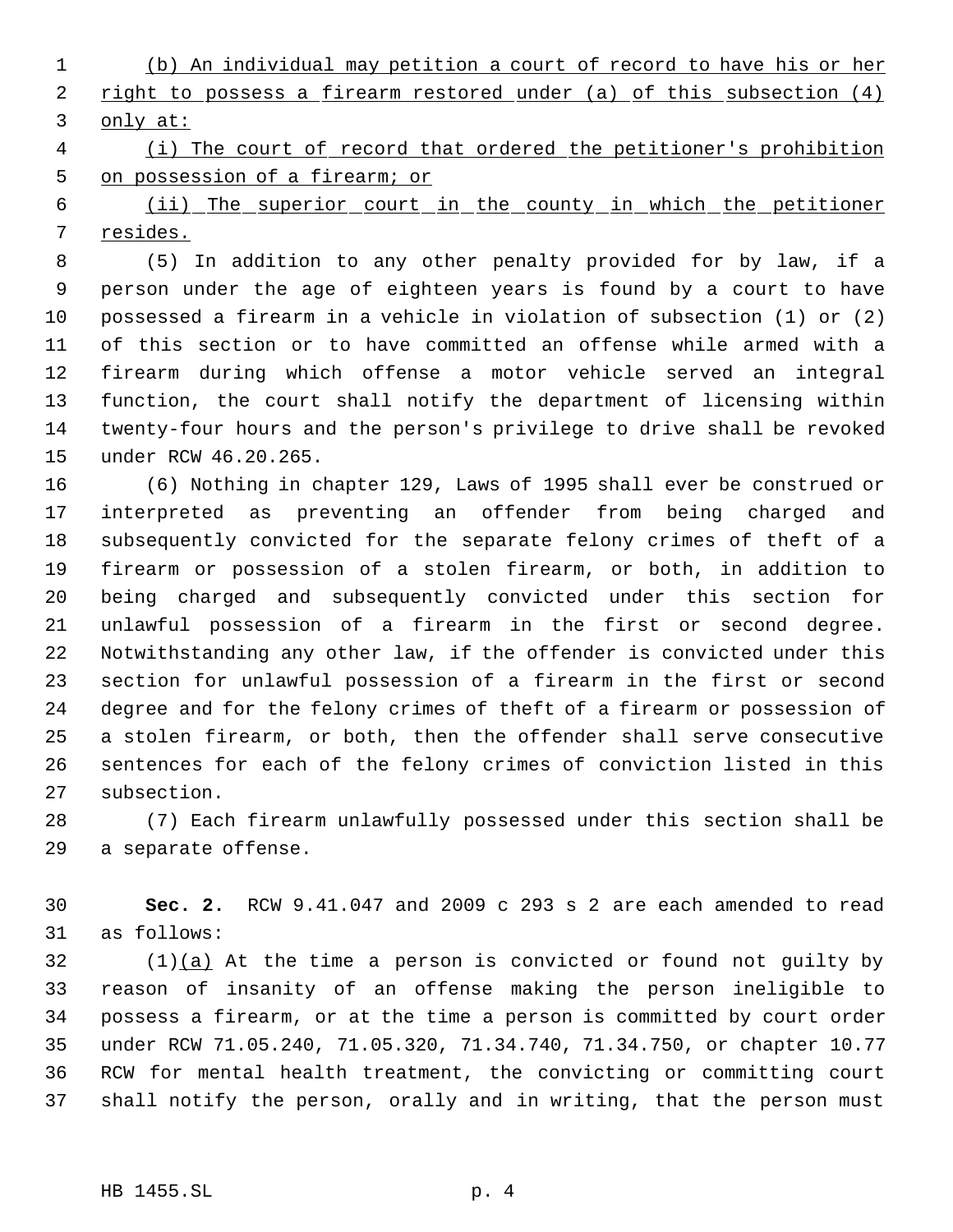immediately surrender any concealed pistol license and that the person may not possess a firearm unless his or her right to do so is restored by a court of record. For purposes of this section a convicting court includes a court in which a person has been found not guilty by reason of insanity.

 (b) The convicting or committing court shall forward within three judicial days after conviction or entry of the commitment order a copy of the person's driver's license or identicard, or comparable information, along with the date of conviction or commitment, to the department of licensing. When a person is committed by court order under RCW 71.05.240, 71.05.320, 71.34.740, 71.34.750, or chapter 10.77 RCW, for mental health treatment, the committing court also shall forward, within three judicial days after entry of the commitment order, a copy of the person's driver's license, or comparable information, along with the date of commitment, to the national instant criminal background check system index, denied persons file, created by the federal Brady handgun violence prevention act (P.L. 103-159).

 (2) Upon receipt of the information provided for by subsection (1) of this section, the department of licensing shall determine if the convicted or committed person has a concealed pistol license. If the person does have a concealed pistol license, the department of licensing shall immediately notify the license-issuing authority which, upon receipt of such notification, shall immediately revoke the license.

 (3)(a) A person who is prohibited from possessing a firearm, by reason of having been involuntarily committed for mental health treatment under RCW 71.05.240, 71.05.320, 71.34.740, 71.34.750, chapter 10.77 RCW, or equivalent statutes of another jurisdiction may, upon discharge, petition the superior court to have his or her right to possess a firearm restored.

31 (b) The petition ( $(\frac{may})$ ) must be brought in the superior court that ordered the involuntary commitment or the superior court of the county in which the petitioner resides.

 (c) Except as provided in (d) of this subsection, the court shall restore the petitioner's right to possess a firearm if the petitioner proves by a preponderance of the evidence that:

 (i) The petitioner is no longer required to participate in court-ordered inpatient or outpatient treatment;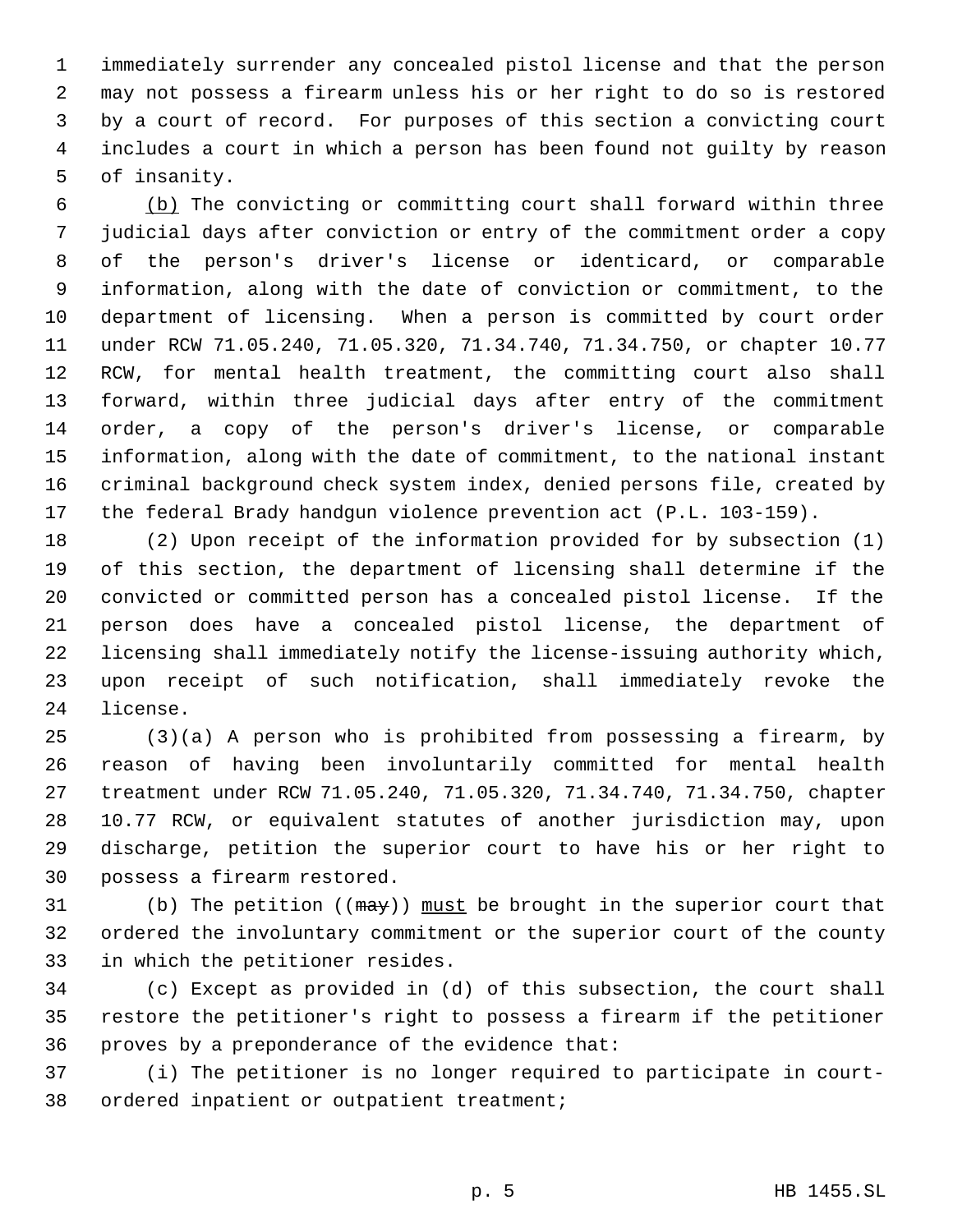(ii) The petitioner has successfully managed the condition related 2 to the commitment;

 (iii) The petitioner no longer presents a substantial danger to himself or herself, or the public; and

 (iv) The symptoms related to the commitment are not reasonably likely to recur.

 (d) If a preponderance of the evidence in the record supports a finding that the person petitioning the court has engaged in violence and that it is more likely than not that the person will engage in violence after his or her right to possess a firearm is restored, the person shall bear the burden of proving by clear, cogent, and convincing evidence that he or she does not present a substantial danger to the safety of others.

 (e) When a person's right to possess a firearm has been restored under this subsection, the court shall forward, within three judicial days after entry of the restoration order, notification that the person's right to possess a firearm has been restored to the department of licensing, the department of social and health services, and the national instant criminal background check system index, denied persons file.

 (4) No person who has been found not guilty by reason of insanity may petition a court for restoration of the right to possess a firearm unless the person meets the requirements for the restoration of the right to possess a firearm under RCW 9.41.040(4).

 **Sec. 3.** RCW 36.23.030 and 2002 c 30 s 1 are each amended to read as follows:

 The clerk of the superior court at the expense of the county shall keep the following records:

 (1) A record in which he or she shall enter all appearances and the time of filing all pleadings in any cause;

 (2) A docket in which before every session, he or she shall enter the titles of all causes pending before the court at that session in the order in which they were commenced, beginning with criminal cases, noting in separate columns the names of the attorneys, the character of the action, the pleadings on which it stands at the commencement of the session. One copy of this docket shall be furnished for the use of the court and another for the use of the members of the bar;